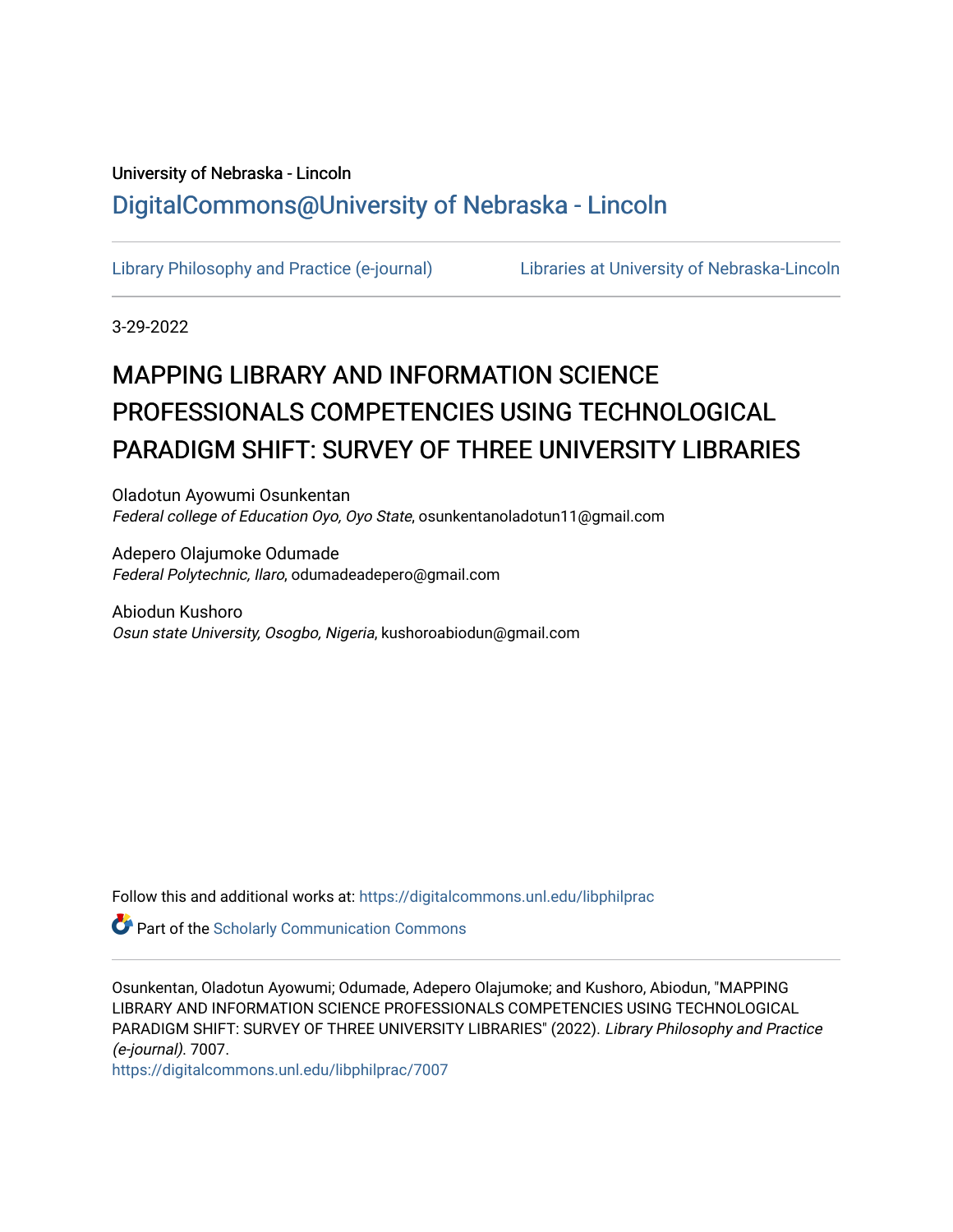# **MAPPING LIBRARY AND INFORMATION SCIENCE PROFESSIONALS COMPETENCIES USING TECHNOLOGICAL PARADIGM SHIFT: SURVEY OF FIVE UNIVERSITY LIBRARIES**

**BY**

| <b>ODUMADE ADEPERO OLAJUMOKE PG/17/0523</b> |                   |
|---------------------------------------------|-------------------|
| OSUNKENTAN OLADOTUNA.                       | PG/17/0117        |
| KUSHORO ABIODUN A.                          | <b>PG/17/0578</b> |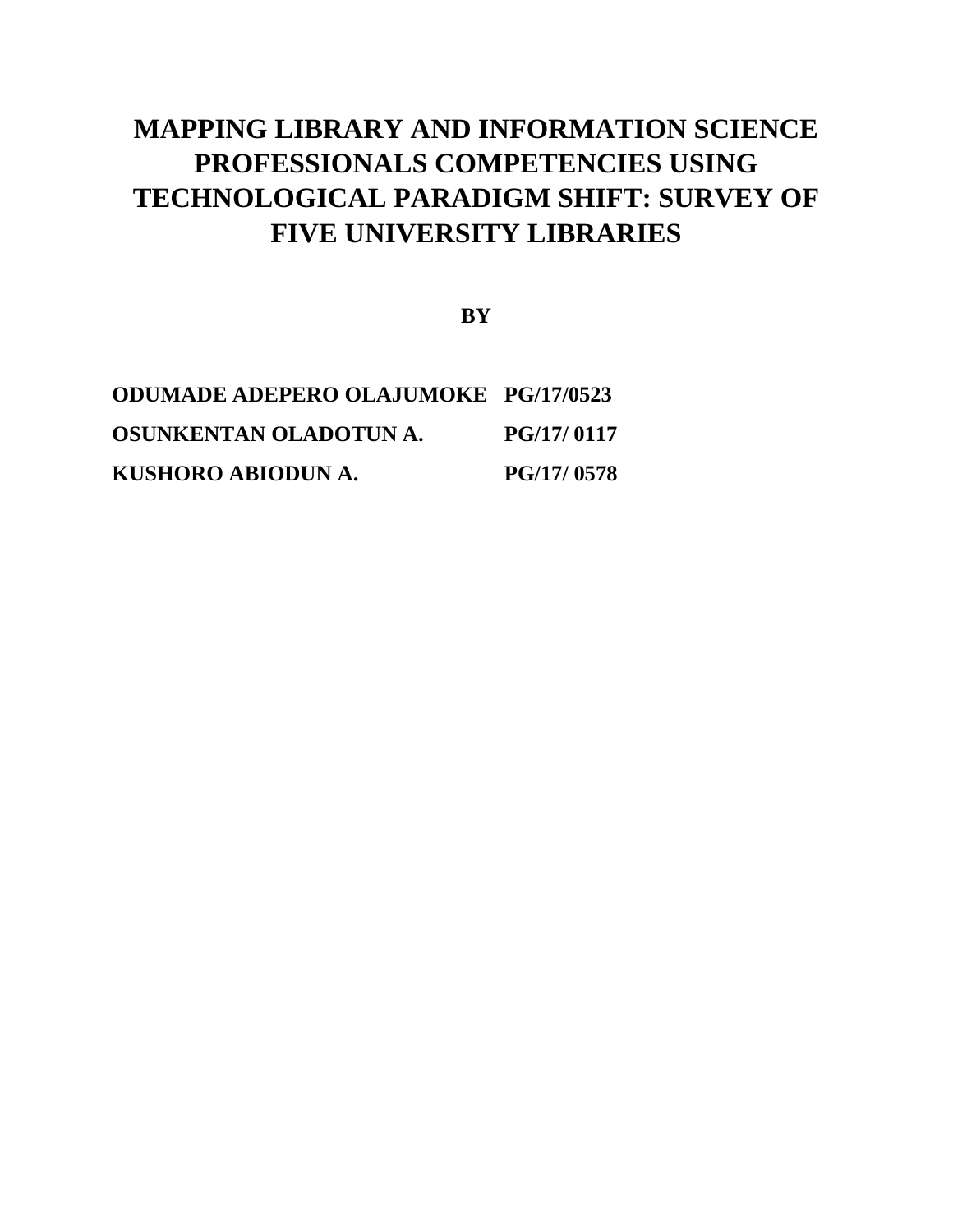## **Abstract**

This study focused on competencies of library and information professionals, using technological paradigm shift as yardstick. The study used a survey method and questionnaire to collect data from the respondents in 3 universities in south west, namely Augustine University Library (AUL), Epe, Lagos State; Sola Akinrinade Library (SAL), Osun State University, Osun State, Albert Ilemobade Library (AIL), Federal University of Technology, Akure, Ondo State,Nimbe Adedipe(FUNAAB) Federal University of Agriculture Abeokuta, Ogun State and Olabisi Onabanjo University(OOU), Ogun State. 84 respondents were randomly selected for the study, from which 73 respondents completed and returned their questionnaires, representing 86.90%. The findings revealed that the possession of IT skills is a major requirement for effective job performance and effective library service delivery, and also they are good in using various technologies for their job performance. Also, the major challenge they face is inability to acquire relevant technologies and skills due to social economic factors. The study recommends that library management should provide more ICT trainings for their staff, and also provide adequate ICT facilities to enhance productivity of staff.

## **Keywords: Library professional, Information professional, Paradigm shift, competency**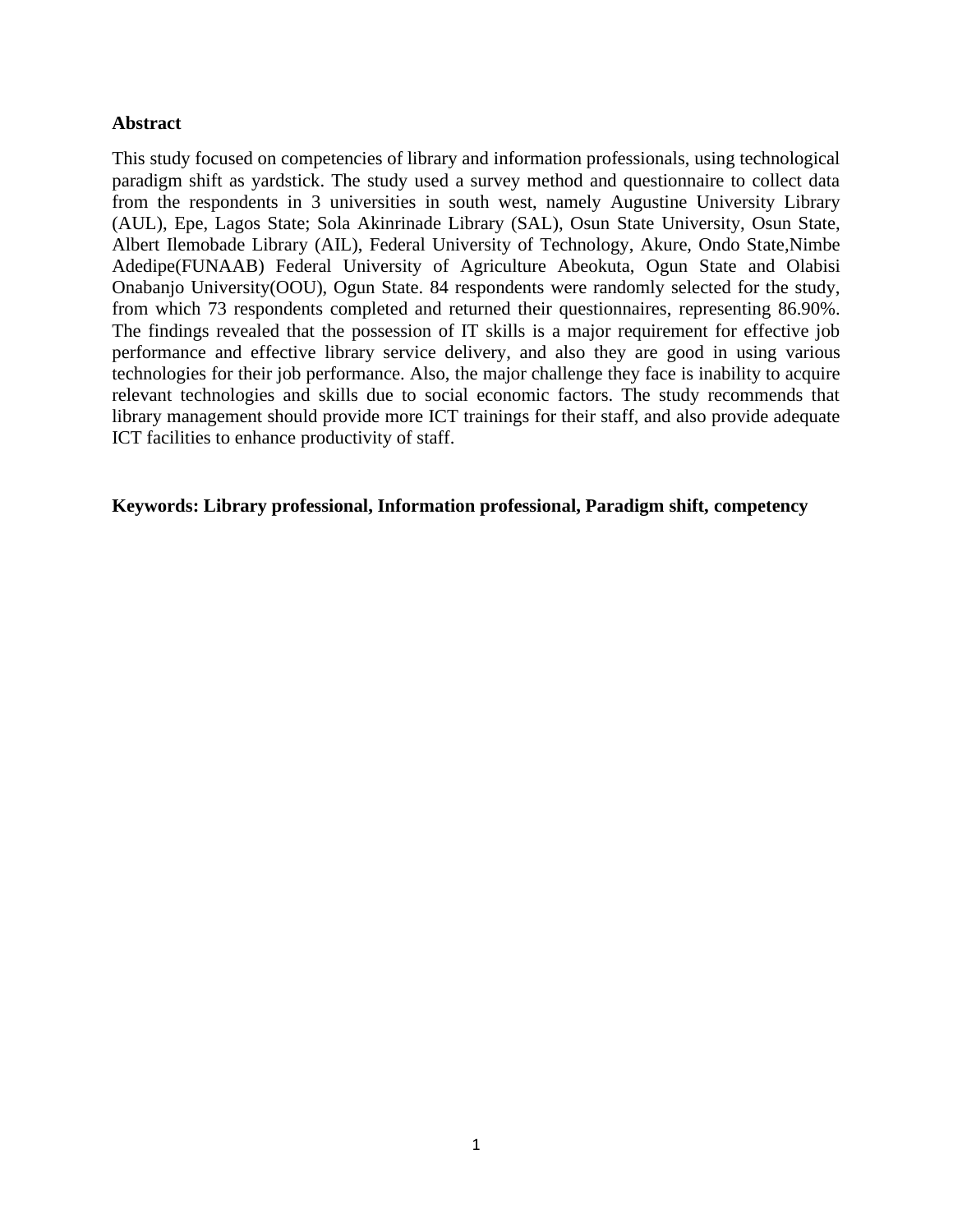#### **Introduction**

Librarianship is a profession that has a history of depending on technology to operate. The history of human civilization attests to this. From the era of papyrus to the machine readable, librarianship dwell so much on moving in tune with current technology for information management. As events unfold and technologies change, so also librarians are expected to change. These new changes come with new roles and challenges, therefore librarians need to possess skills and competencies that will enable them fit perfectly into these new roles and equally tackle the new challenges posed by this technological paradigm shifts.

Library and Information Science professionals are expected to be competent in certain areas, especially those that have direct implications for their job. Because librarianship cannot function effectively without application of ICT, it is therefore incumbent on the professionals to possess certain technological skills that are required to function effectively in the new and dynamic information environment. Therefore, this paper focuses on the technological paradigm shift as it affects professional competencies of LIS practitioners in five selected university libraries in Ogun state, Lagos state, Osun state, and Ondo state.

#### **Statement of the Problem**

It is expected that all library professionals possess necessary competencies and skills needed to function effectively in the 21st Century library environment. However, it has been observed that some of them lack these basic technological skills and competencies. This may be associated with the kind of manual training they received many years ago at their library schools, compared to new and ICT integrated curriculum being run by many contemporary library schools. This negatively affects the discharge of their duties as making it to look more passive. This equally affects user's perceptions about them and the profession in general. If this problem of technological imbalance persists, it poses a threat to the future of the profession, just as many users may also stop using the library due to the inability of the library staff to meet their technological needs and ideals.

It is against this backdrop that this study sets out to assess the competencies of librarians in five selected university libraries, using technological paradigm shift as a yardstick. The five selected university libraries are: Augustine University Library(AU), Sola Akinrinade Library(SAL), Osun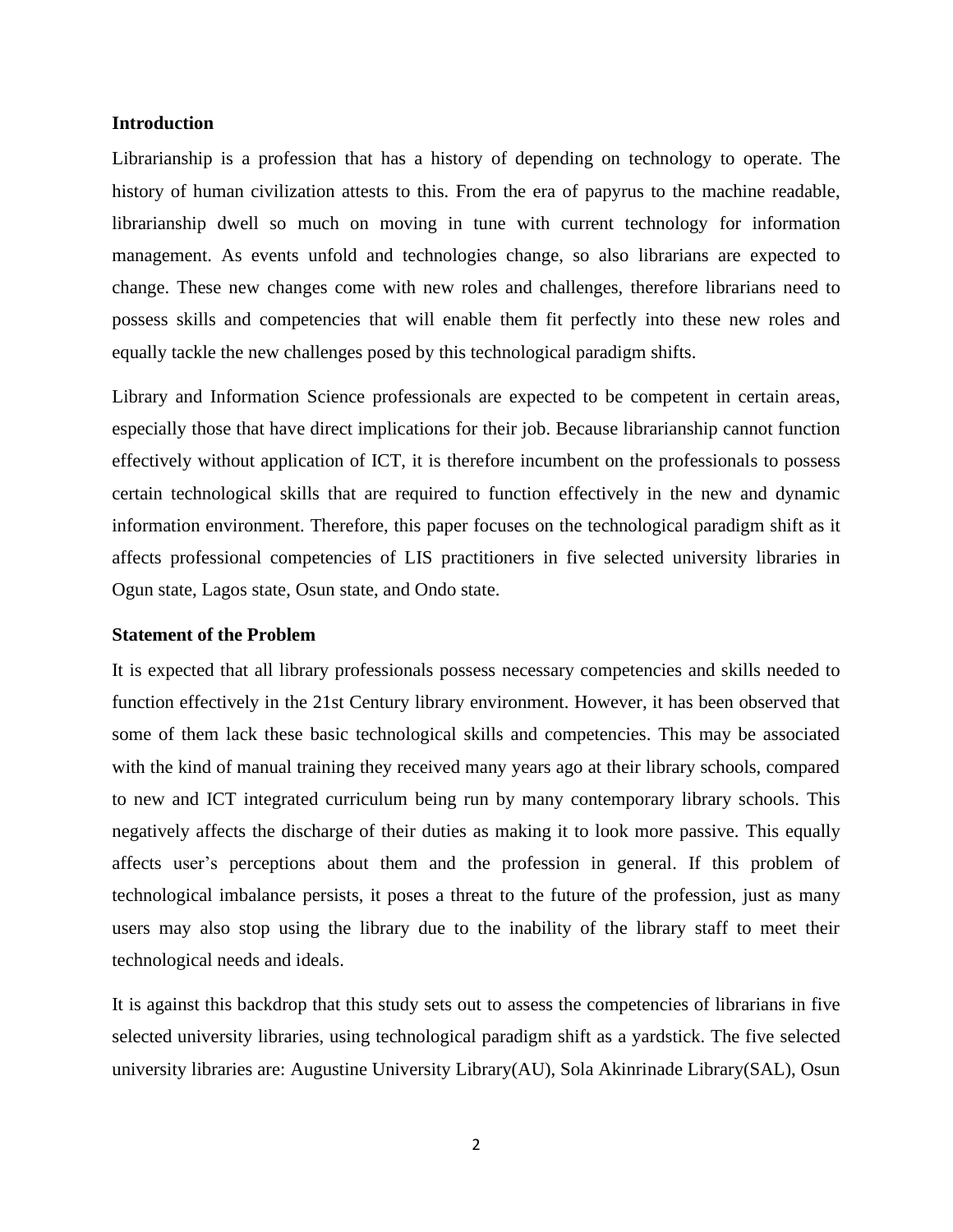State University, Albert Ilemobade Library(AIL), Nimbe Adedipe library(FUNAAB) and Olabisi Onabanjo university Library(OOU)

## **Research Questions**

This study aims at providing answers to the following research questions:

- 1. What technological competencies are required by LIS professionals in the selected five university libraries?
- 2. What level of technological competencies do the LIS professionals in the selected five university libraries currently possess?
- 3. What are the perceptions of LIS professionals on using new technology for job performance/ library services delivery?
- 4. What are the challenges to the acquisition of these competencies among the LIS professionals in the selected five universities?

## **Literature Review**

Library tasks are multi-dimensional and technical, thus require some level of expertise to handle them. Therefore, there is the need for a professional to be in charge of such activity. A library and information professional can be referred to as a staff that is in charge of library management or perform some basic functions which requires high level of skills or knowledge. Library and information professionals are known with different nomenclature, depending on the library or organization. They can be identified as librarians, information scientists, information professionals or information specialists depending on the nature of organization where they function. A library and information professional deals with the collecting,, recording, organizing, storing, preserving and retrieving of information resources in various formats.

The efficiency of a library and information professional depends, among other factors, on the use of technology to enhance his productivity and service delivery, as well as possession of required skills and certain level of technological competencies. The technical know-how of librarians can affect their competencies and abilities to perform optimally. Also, there is a conflict between old and manual way of doing things and the modern approach, highly influenced by the use of ICT's. This paradigm shift is creating ripples among professionals, librarians inclusive.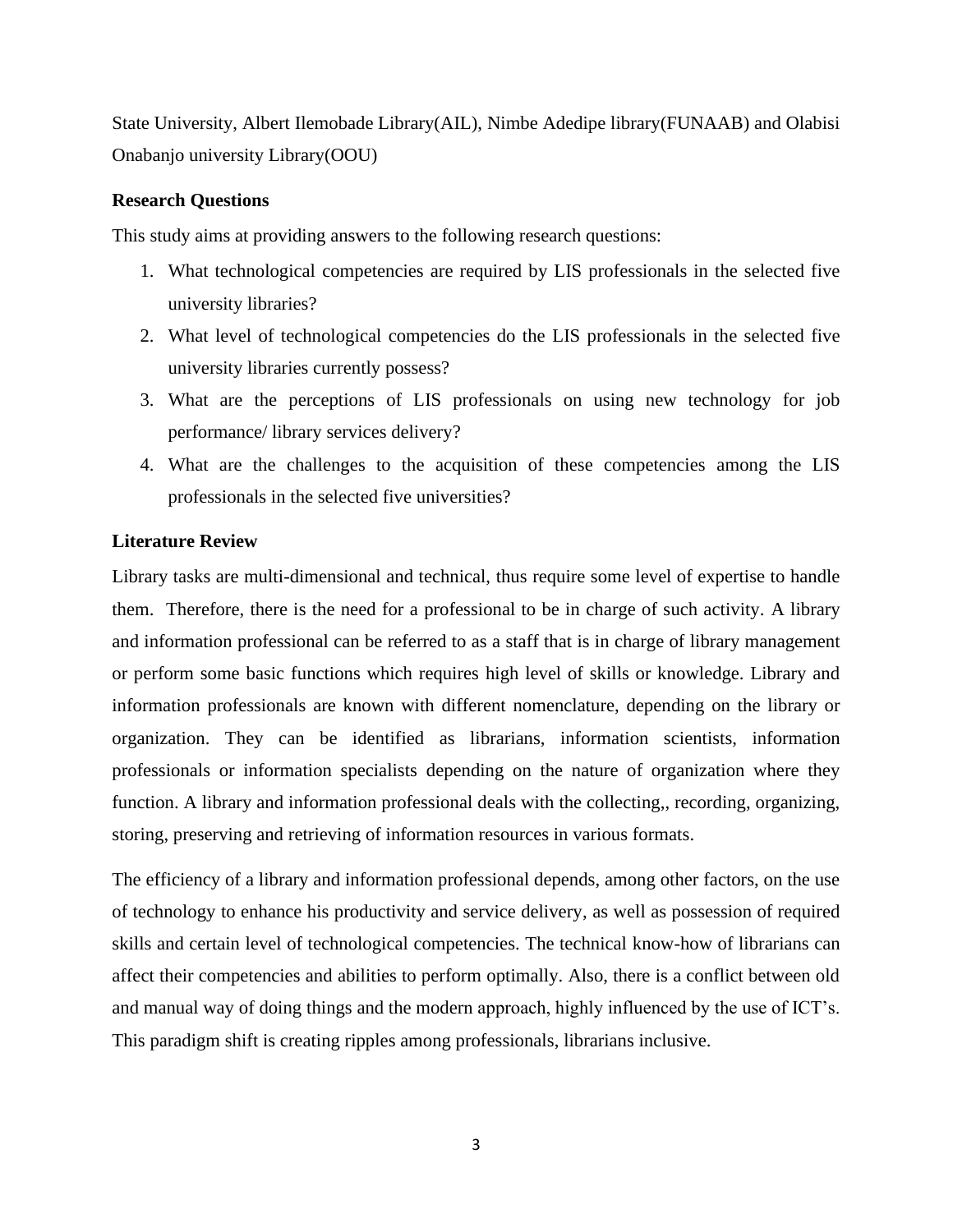Technology has greatly enhanced library and information service delivery. That technology has undergone various level of development is an understatement. Today, libraries aims to provide information communication technology (ICT), as a complementary role to their traditional roles of information custodianship. With ICT, provision of effective services delivery is taking on new meanings and constructs.

Paradigm shift is a challenge of the status quo. This is a kind of fundamental change from the usual or old ways of doing things, to a more conventional and modern approach. Scannx (2019) points out three major paradigm shifts that every academic library must make to survive. These are: (a) shifting from paper to printed page or multi-media contents, (b) shift from information ownership to information guidance and (c) a shift from privileged institution to active competitors.

A close look at the issue of paradigm shift in the library reveals that it focuses on the adoption of new technology to enhance library productivity and efficiency. It is shift in technology. Also, judging from various competitors that libraries now have to struggle with to provide information services, it is therefore imperative to embrace this technology shift to achieve maximally and continue to cope in the dynamic 21st century information arena.

It is obvious that the library and information science professionals need to possess certain skills, which are essential to the discharge of their duties in this 21st century. Such skills are mostly ICT related to meet up with their new and challenging roles. Wiorogorska (2014) and Abubakar and Attahir (2018) listed some of these skills as: Information technology skills, Customer relation/ service skills, Language proficiency skills, soft skills and management training skills.

#### **Methodology**

The study adopted a survey method. Questionnaire was used to collect data from the respondent. The population of the study consisted of all the professionals in five universities in South-west Nigeria, namely: Augustine University Library (AUL), Epe, Lagos State; Sola Akinrinade Library (SAL), Osun State University, Osun State and Albert Ilemobade Library (AIL), Federal University of Technology, Akure, Ondo State. The five universities were picked based on their geographical spread. The population consisted of 4 professional librarians in AUL. However, the total number of personnel in SAL and AIL were not released. Total of 24 sets of questionnaire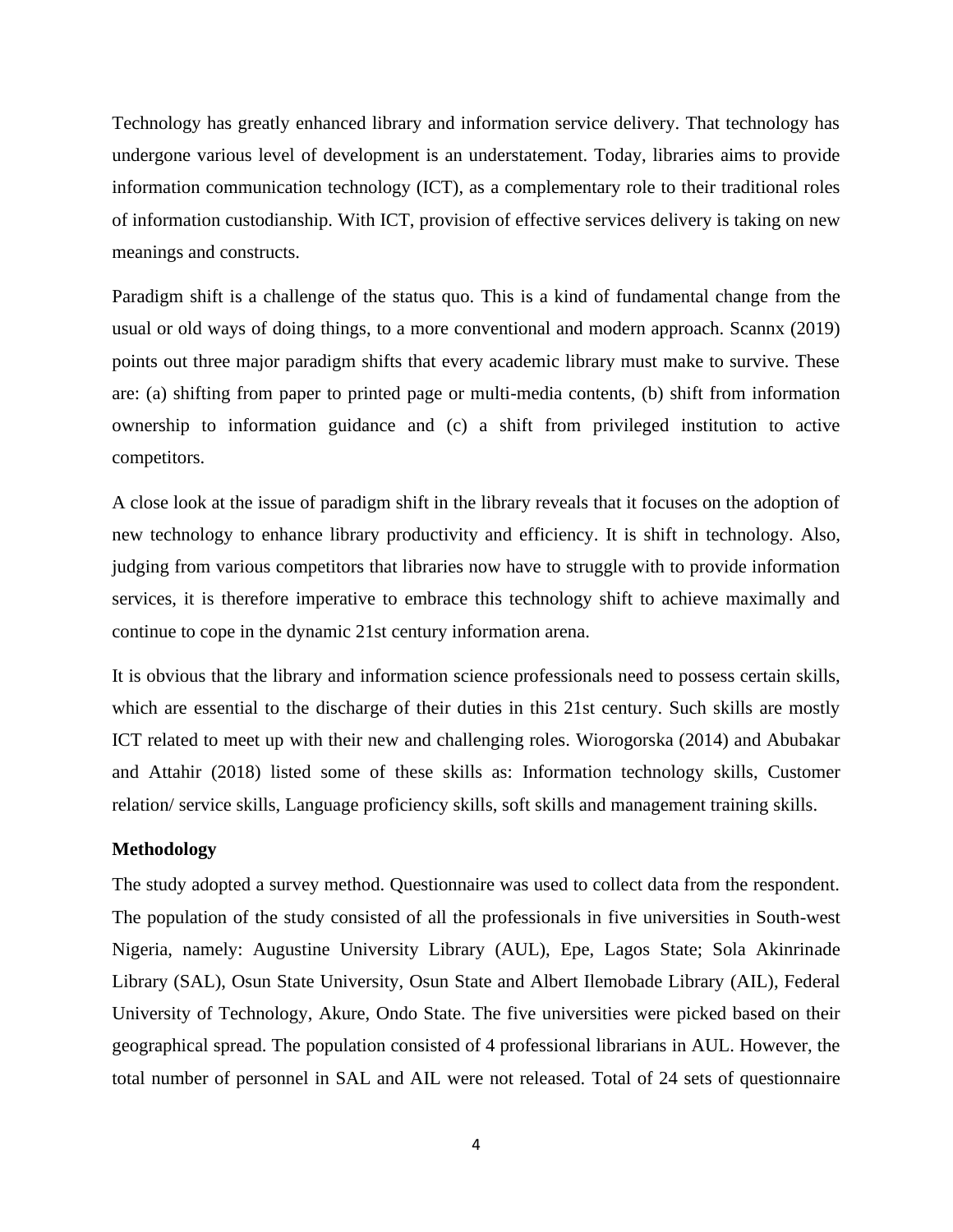were randomly distributed to librarians in the 3 libraries. 10 each at SAL and AIL, and 4 at AUL. The response rate is presented in Table 1.

# **Findings**

# **Response rate**

| <b>SN</b>      | Library                                                        | No of questionnaire<br>administered | No of questionnaire<br>retuned $(\% )$ |
|----------------|----------------------------------------------------------------|-------------------------------------|----------------------------------------|
|                | Augustine University Library (AUL)                             | 4                                   | 4(4.76%)                               |
| $\overline{2}$ | Sola Akinrinade Library (SAL), Osun<br><b>State University</b> | 20                                  | 16 (19.05%)                            |
| $\mathbf{3}$   | Albert Ilemobade Library (AIL)                                 | 20                                  | 18 (21.43%)                            |
| 4              | Nimbe Adedipe Library                                          | 20                                  | 18 (21.43%)                            |
| 5              | <b>OOU</b>                                                     | 20                                  | 17 (20.23%)                            |
|                | <b>TOTAL</b>                                                   | 84                                  | 73 (86.90%)                            |

Table 1 shows the distribution of respondents according to response rate from each library. From the 84 sets of questionnaire that were administered 73 were returned and valid for analysis. This represents 86.90% response rate which is considered appropriate enough.

| Table 2: Distribution of respondents according to demographic variables' |  |
|--------------------------------------------------------------------------|--|
|                                                                          |  |

| Variables     | <b>AUL</b>     | <b>SAL</b>  | AIL           | <b>FUNAAB</b> | <b>OOU</b>  | <b>Total</b>  |
|---------------|----------------|-------------|---------------|---------------|-------------|---------------|
| <b>Gender</b> |                |             |               |               |             |               |
| <b>Male</b>   | 1(1.37%)       | 10          | $10(13.70\%)$ | $10(13.70\%)$ | 9(12.33%)   | 40 (54.79%)   |
|               |                | $(13.70\%)$ |               |               |             |               |
| <b>Female</b> | $3(4.11\%)$    | $6(8.22\%)$ | 8 (10.96%)    | 8(10.96%)     | 8(10.96%)   | 33 (45.21%)   |
| Age           |                |             |               |               |             |               |
| $31 - 35$     | $3(4.11\%)$    | 8(10.96%)   | 5(9.85%)      | $4(5.56\%)$   | 6(8.22%)    | $26(35.62\%)$ |
| years         |                |             |               |               |             |               |
| 36-40         | $\overline{0}$ | $2(2.74\%)$ | 5(9.85%)      | $4(5.56\%)$   | 6(8.22%)    | $17(23.39\%)$ |
| years         |                |             |               |               |             |               |
| 41-45         | 1(1.37%)       | 4(5.486%)   | 4(5.56%)      | $4(5.56\%)$   | $3(4.11\%)$ | $16(21.92\%)$ |
| years         |                |             |               |               |             |               |
| $46 -$ years  | $\theta$       | $2(2.74\%)$ | $4(5.56\%)$   | 6(8.22%)      | 2(2.74%)    | 14(19.19%)    |
|               |                |             |               |               |             |               |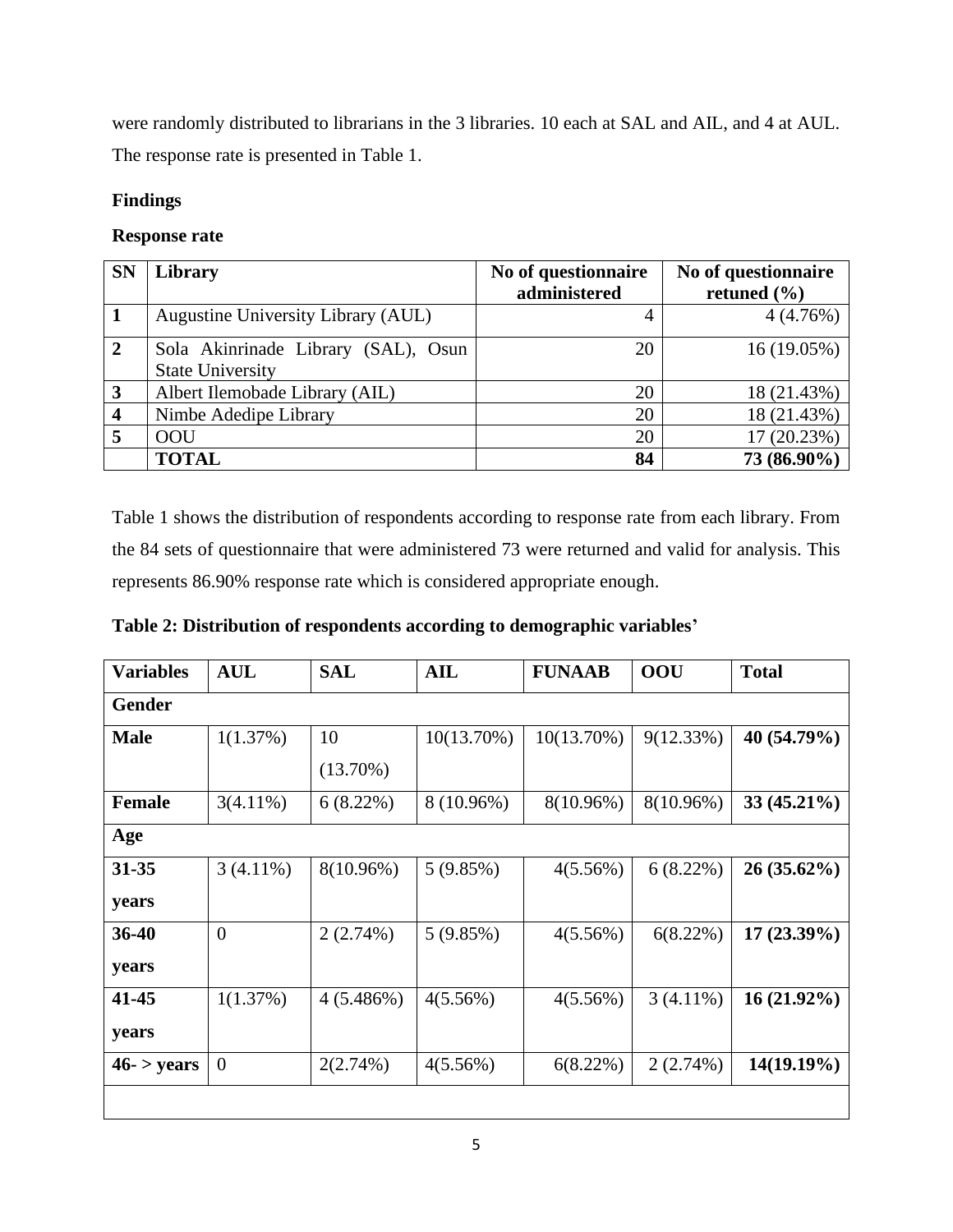| <b>Highest Educational Qualifications</b> |                |               |             |             |             |               |  |
|-------------------------------------------|----------------|---------------|-------------|-------------|-------------|---------------|--|
| <b>BLIS</b>                               | 2(2.74%)       | $10(13.70\%)$ | 8 (10.96%)  | 9(12.33%)   | 9(12.33%)   | $38(52.05\%)$ |  |
| <b>MLIS</b>                               | 2(2.74%)       | 5(9.85%)      | 7(9.59%)    | $3(4.11\%)$ | 5(8.22%)    | $22(30.14\%)$ |  |
| <b>PhD</b>                                | $\overline{0}$ | 1(1.37%)      | $3(4.11\%)$ | 6(8.22%)    | $3(4.11\%)$ | $13(17.81\%)$ |  |
| <b>Years of working experience</b>        |                |               |             |             |             |               |  |
| $<$ 5 years                               | $3(4.11\%)$    | $4(5.48\%)$   | 8 (10.96%)  | $6(8.22\%)$ | $4(5.48\%)$ | $25(34.24\%)$ |  |
| 6-10 years                                | 1(1.37%)       | 8 (10.96%)    | 7(9.59%)    | $3(4.11\%)$ | 9(12.33%)   | 28 (38.36%)   |  |
| $11 - years$                              | $\overline{0}$ | $4(5.48\%)$   | $3(4.11\%)$ | 9(12.33%)   | $4(5.48\%)$ | 20(27.40%)    |  |

Table 2 shows the distribution of the respondents according to their demographic variables. From the Table, it is evident that 54.79% are male, while the remaining 45.21% are female. Also, their academic qualifications vary considerably. While 52.05% have BLIS, 30.14% have MLIS and the remaining 17.81% have PhD. Also, they have various years of working experience. While some 34.24% have less than 5 years experience, 38.36% have between  $6 - 10$  years of working experience and the remaining 27.40% have 11years and above.

**Research Question 1: What technological competencies are required by LIS professionals in the selected five university libraries?**

**Table 3: Technological competencies required by LIS professionals in the university libraries**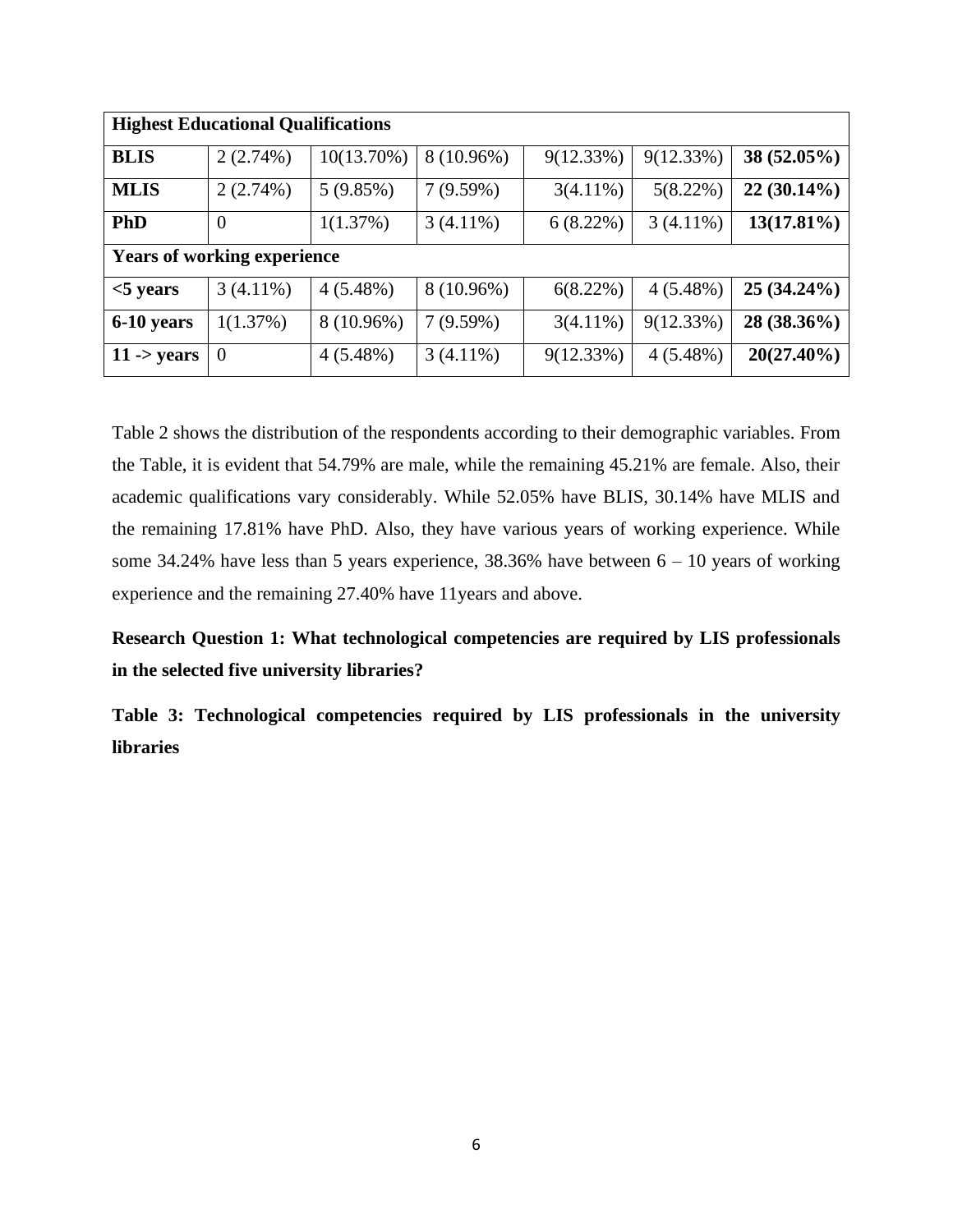| <b>SN</b>               | effective<br>job<br>For      | <b>AUL</b>     | <b>SAL</b>  | AIL       | <b>FUNAAB</b> | <b>OOU</b> | <b>Total</b> |
|-------------------------|------------------------------|----------------|-------------|-----------|---------------|------------|--------------|
|                         | performance<br>and           |                |             |           |               |            |              |
|                         | service delivery in the      |                |             |           |               |            |              |
|                         | 21st Century, libraries      |                |             |           |               |            |              |
|                         | the<br>must<br>possess       |                |             |           |               |            |              |
|                         | following competencies:      |                |             |           |               |            |              |
| $\mathbf{1}$            | <b>Basic ICT skills</b>      | $\overline{4}$ | 16          | 18(24.66) | 18(24.66%)    | 17(23.29%) | 73 (100%)    |
|                         |                              | $(5.48\%)$     | $(21.92\%)$ |           |               |            |              |
| $\overline{2}$          | Web 2.0                      | 4              | 16          | 18(24.66) | 18(24.66%)    | 17(23.29%) | 73 (100%)    |
|                         |                              | $(5.48\%)$     | $(21.92\%)$ |           |               |            |              |
| 3                       | Marketing strategies         | 4              | 16          | 16(21.92) | 17(23.29%)    | 17(23.29%) | 70(94.44%)   |
|                         |                              | $(5.48\%)$     | $(21.92\%)$ |           |               |            |              |
| $\overline{\mathbf{4}}$ | <b>RDA</b>                   | 4              | 16          | 18(24.66) | 18(24.66%)    | 17(23.29)  | 73(100%)     |
|                         |                              | $(5.48\%)$     | $(21.92\%)$ |           |               |            |              |
| 5                       | Digital imaging              | 4              | 16          |           | 18(24.66%)    | 17(23.29)  | 73 (100%)    |
|                         |                              | $(5.48\%)$     | $(21.92\%)$ | 18(24.66) |               |            |              |
| 6                       | Conversion of files from one | 4              | 16          | 18(24.66) | 18(24.66%)    | 17(23.29%) | 73 (100%)    |
|                         | format to another            | $(5.48\%)$     | $(21.92\%)$ |           |               |            |              |
| $\overline{7}$          | Using OCLC                   | 4              | 16          | 18(24.66) | 18(24.66%)    | 17(23.29%) | 73 (100%)    |
|                         |                              | $(5.48\%)$     | $(21.92\%)$ |           |               |            |              |
| 8                       | Database management          | 4              | 16          | 18(24.66) | 18(24.66%)    | 17(23.29%) | 73 (100%)    |
|                         |                              | $(5.48\%)$     | $(21.92\%)$ |           |               |            |              |
| $\boldsymbol{9}$        | Online search                | 4              | 16          | 18(24.66) | 18(24.66)     | 17(23.29%) | 73 (100%)    |
|                         |                              | $(5.48\%)$     | $(21.92\%)$ |           |               |            |              |

From Table 3, it is evident that all the respondents across the five libraries agreed that librarians should possess certain technical competencies as requirements for effective job performance within the library. However, some 5.56% of the respondents disagreed that marketing strategies are necessary as part of the competencies.

# **Research Question 2: What level of technological competencies do the LIS professionals in the selected five university libraries currently possess?**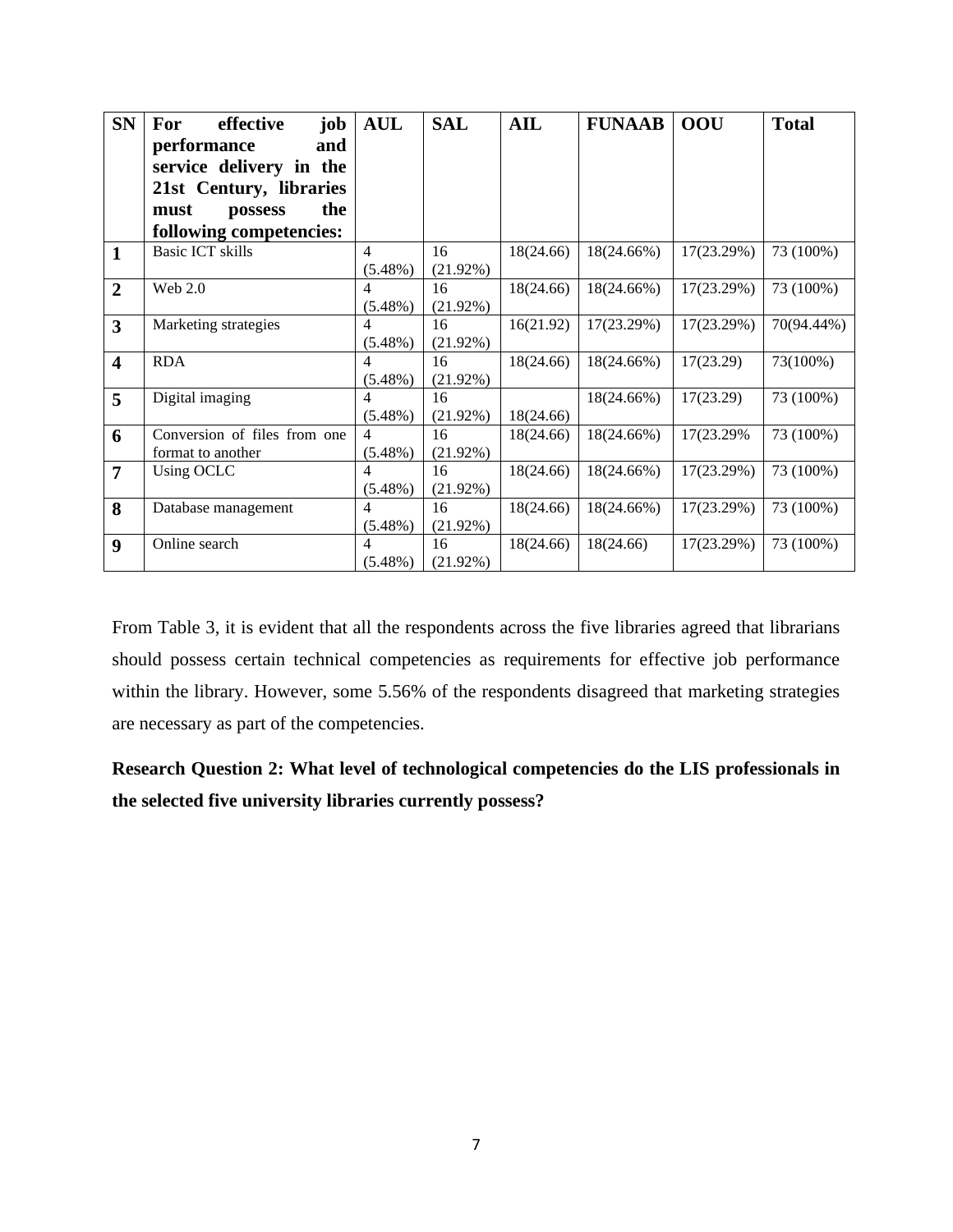| <b>SN</b>               | Rate your level of fluency on the following            | <b>AUL</b> | <b>SAL</b> | AIL        | <b>NAL</b> | OOU        |
|-------------------------|--------------------------------------------------------|------------|------------|------------|------------|------------|
|                         | competencies                                           | $\ddot{x}$ | $\ddot{x}$ | $\ddot{x}$ | $\ddot{x}$ | $\ddot{x}$ |
|                         |                                                        |            |            |            |            |            |
| $\mathbf{1}$            | Ability to operate computer systems                    | 4.5        | 2.63       | 2.56       | 2.56       | 2.41       |
| $\overline{2}$          | Ability to convert word documents to pdf               | 4.5        | 2.63       | 2.00       | 2.67       | 2.53       |
| 3                       | Ability to convert paper based documents to digital    | 4.5        | 2.63       | 1.72       | 2.5        | 2.65       |
|                         | format                                                 |            |            |            |            |            |
| $\overline{\mathbf{4}}$ | Ability to classify books using OCLC                   | 2.5        | 2.38       | 2.22       | 2.22       | 2.29       |
| 5                       | Ability to use social media to market library services | 4.5        | 2.25       | 2.22       | 2.44       | 2.82       |
| 6                       | Ability to manage electronic databases                 | 4.5        | 2.38       | 2.22       | 2.33       | 2.47       |
| $\overline{7}$          | Ability to repackage information using available       | 4.5        | 2.38       | 2.22       | 2.78       | 2.71       |
|                         | technologies                                           |            |            |            |            |            |
| 8                       | Ability to use available technologies for carrying out | 2.5        | 2.38       | 2.22       | 2.67       | 2.35       |
|                         | my duty                                                |            |            |            |            |            |
| $\boldsymbol{9}$        | Ability to search for necessary information using the  | 4.5        | 2.38       | 2.22       | 2.5        | 2.47       |
|                         | Internet                                               |            |            |            |            |            |
| <b>10</b>               | Ability to troubleshoot technology                     | 2.5        | 2.38       | 2.22       | 2.44       | 2.71       |

**Table 4: Level of digital fluency of the library staff**

Table 4 shows the mean score for the level of digital fluency among the respondents across the five libraries. A mean score of 4.5 from respondents from AUL shows that they were highly fluent in the use of new technologies that were presented to them which include: ability to operate computer systems, ability to convert word documents to pdf, and ability to convert paper based documents to digital format. However a mean score of 2.5 was obtained for ability to classify books using OCLC and ability to use available technologies for carrying out their duties shows that they were not fluent in such skills.

Also, a mean score of 2.63 from respondents from SAL and 2.56 from AIL and NAL and 2.41 from OOU also indicate that majority of the respondents from the libraries are not highly fluent in the use of computer systems. Also, a mean score of 2.38 from AUL, 2.22 from SAL and AIL, and 2.29 from OOU shows that the respondents are not highly fluent in classifying books using OCLC.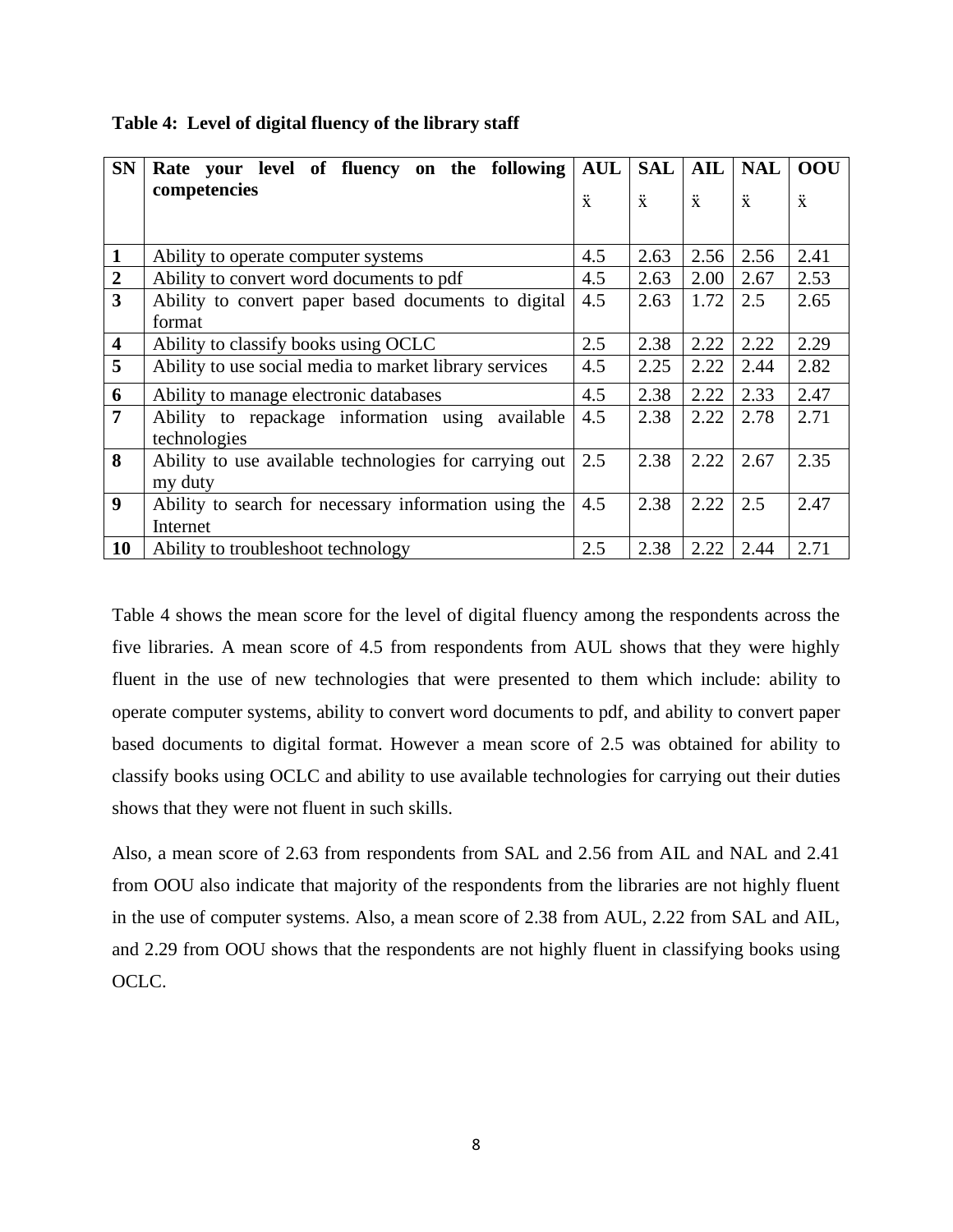# **What are the perceptions of LIS professionals on using new technology for job performance/ library services delivery?**



# **Figure1: Perceptions of LIS professionals on using new technology for job performance/ library services delivery. n = 18**

Figure 1 shows the perceptions of the respondents on paradigm shift as it affect their job performance and delivery of library services. The Figure shows that minority of 16.67% agreed that frequent technological changes are bad for library development. Also, 22.22% agreed that many Nigerian libraries are not ready for this technological paradigm shift. However, some 44.44% are of the perception that the use of new technologies in the library will take over librarians' job, while majority of 88.33% also agreed that the use of new technologies will continue to shape library services and its delivery far into the future.

**Research Question 4: What are the challenges to the acquisition of these competencies among the LIS professionals in the selected five universities?**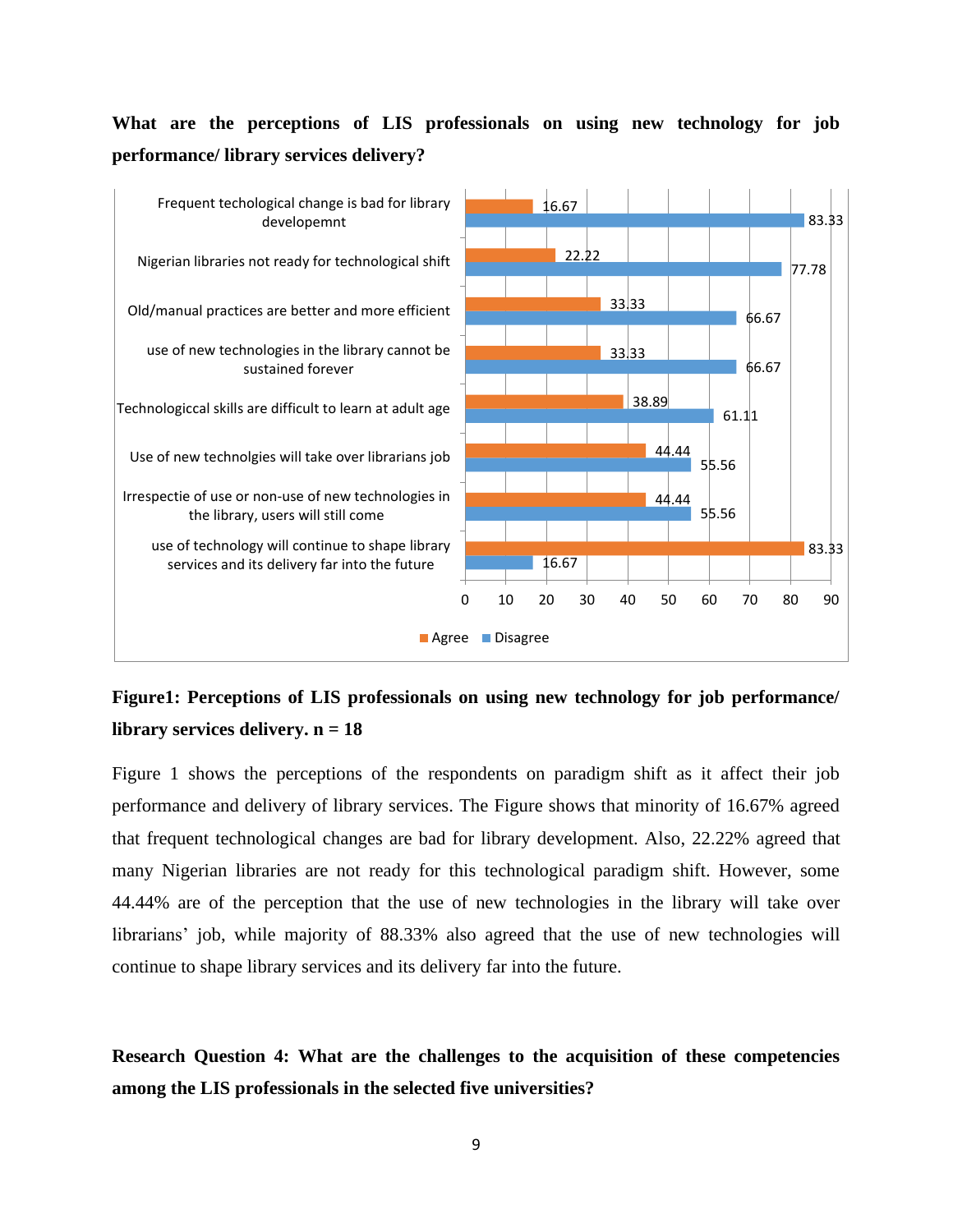

**Figure 2: Challenges to the acquisition of technological competencies among the LIS professionals in the selected five universities**

From Figure 2, it is evident that majority of 77.77% of the respondents faced challenge on acquisition of relevant technological skills due to social economic factors. Also, some 72.22% of the respondents agreed that outdated curriculum in Nigerian library schools constitute as problem depriving librarians from embracing the new paradigm shift. Some 66.67% has phobia for the use and embracement of the new technologies, while some 50% claimed that inadequate ICT training on the job constitute as a challenge.

### **Discussion of Findings**

From the findings, it was discovered that majority of the respondents are of the opinion that librarians must possess certain ICT skills in this 21st Century to enhance their job performance and service delivery. Also, it was discovered that majority of the respondents from the five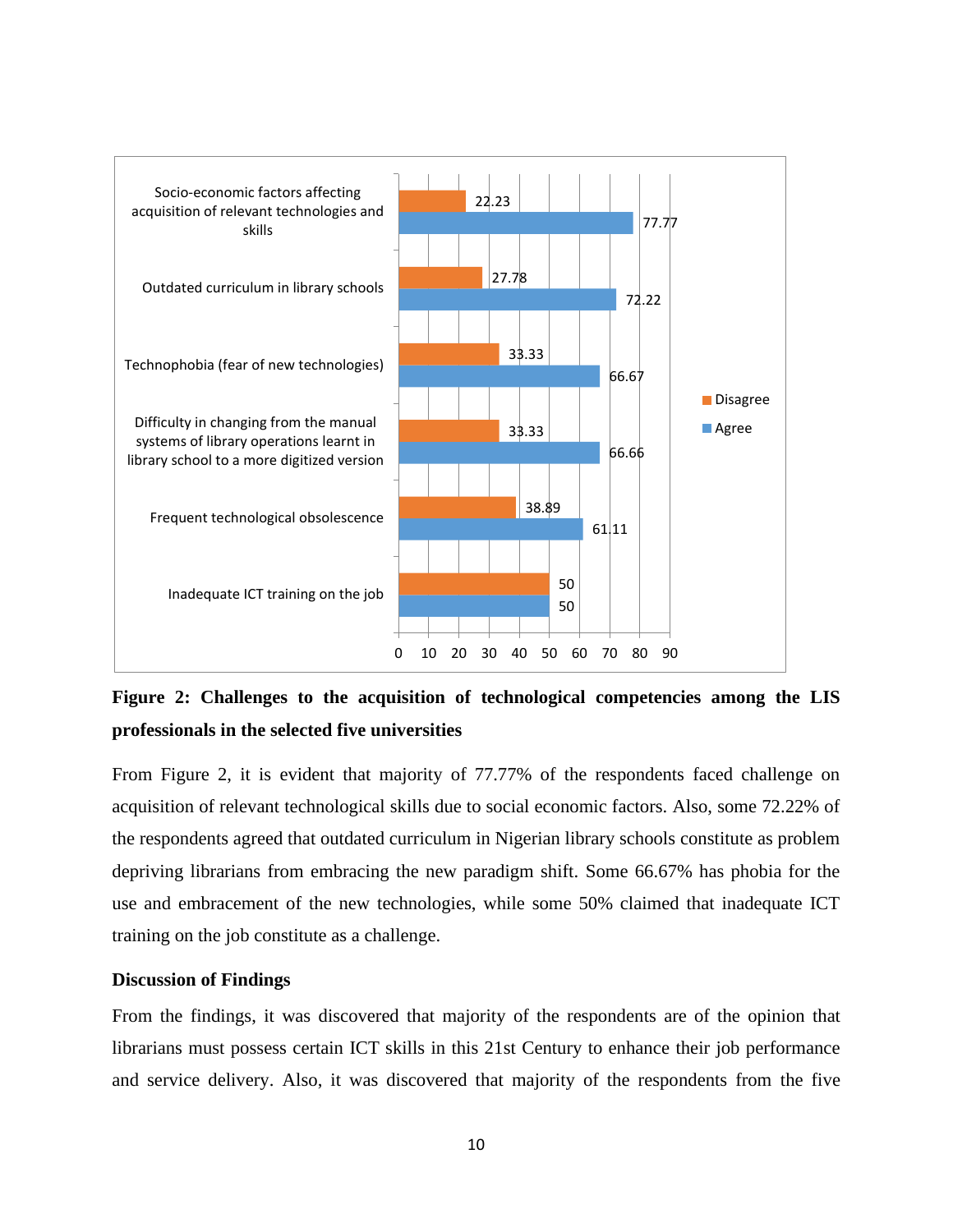libraries were highly fluent in using digital technology for performing their duties and service delivery. The perceptions of the librarians about the new paradigm shift as it affects their competencies were somehow uniform. Majority of them were of the perceptions that the use of technology will continue to shape library services and its delivery far into the future. This implies that technology will continue to shape the future of librarianship. This is in line with Rendon (2014) findings.

This study also affirmed that the librarians in the universities listed above appreciate the use of technology in workplace. There is a general positive result that new technologies will make their work easier, with increase speed of accomplishment and accuracy. This is in consonance with Ennis (2005). However, the librarians in AUL,SAL, AIL, FUNAAB and OOU believed that technology had added more responsibility to their jobs. There is enthusiasms among the librarians with technology as they looked forward in learning and using the new technologies.

### **Conclusion**

Librarians in AUL, SAL, AIL, FUNAAB and OOU possess high level of digital fluency and has positively impacted their job performance and service delivery. They are also of the perception that technology will continue to shape the future of the profession far into the future. Also, the major challenge they face was in term of inability to acquire basic technological skills due to social economical factors.

#### **Recommendations**

Based on the findings of this study, the followings are hereby recommended:

- 1. Library management should provide more ICT trainings for their staff, especially those that directly affect their job performance and library service delivery. Such training will focus on re-skilling them for efficiency in tune with current realities in information world.
- 2. Also, library management should endeavour to provide adequate ICT facilities to enhance productivity of staff and effective service delivery. Having access to adequate ICT equipment will enable the employees interact with the machines and gain mastery and confidence on using them.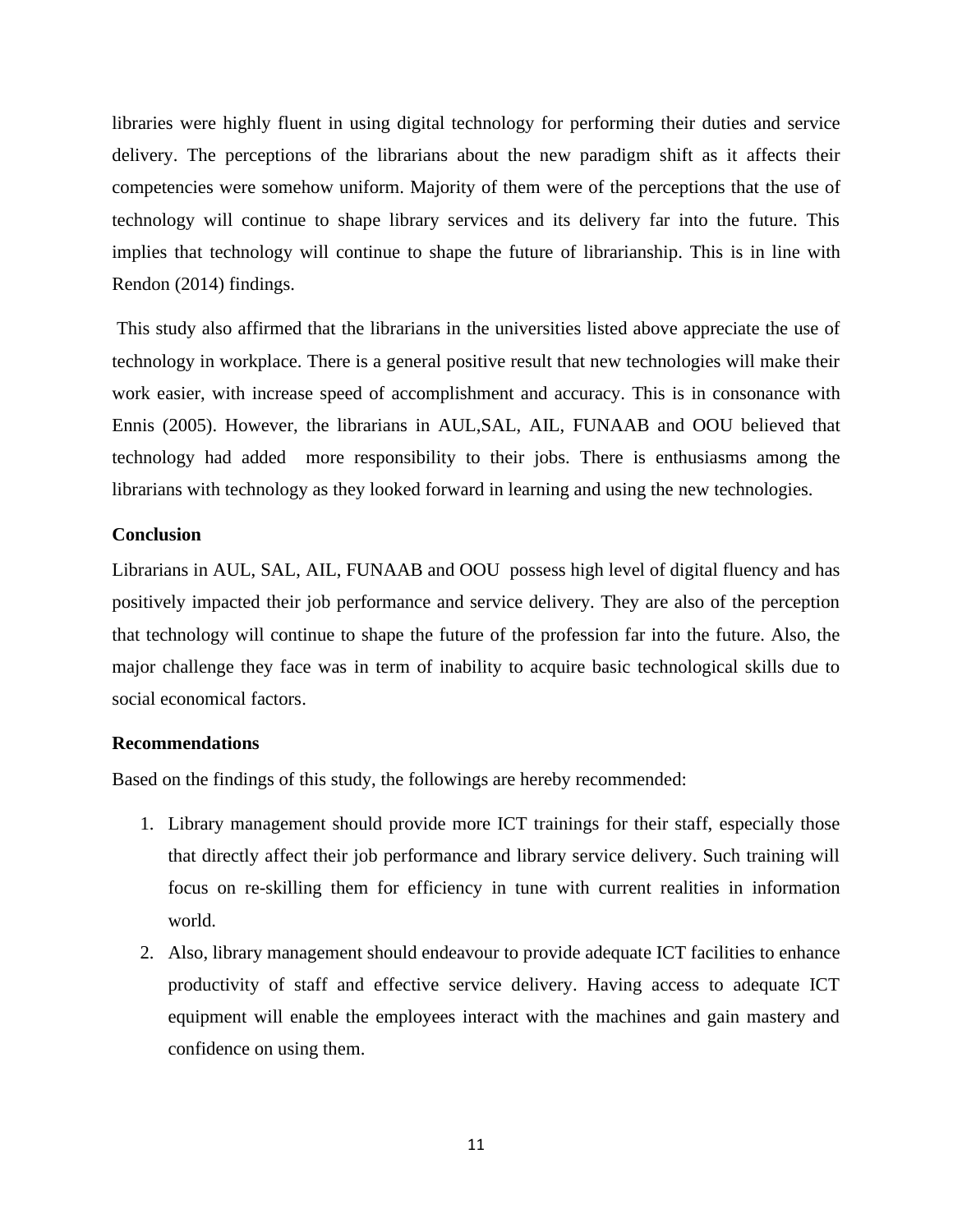3. Similarly, the archaic LIS curriculum still in use by many library schools in Nigeria needs to be reviewed. LIS instructions need to be in line with global best practices and trends in the field. For instance, teaching of manual 3 ½ card catalogue has been phased out in advanced countries and have been replaced by a more robust ICT compliant systems.